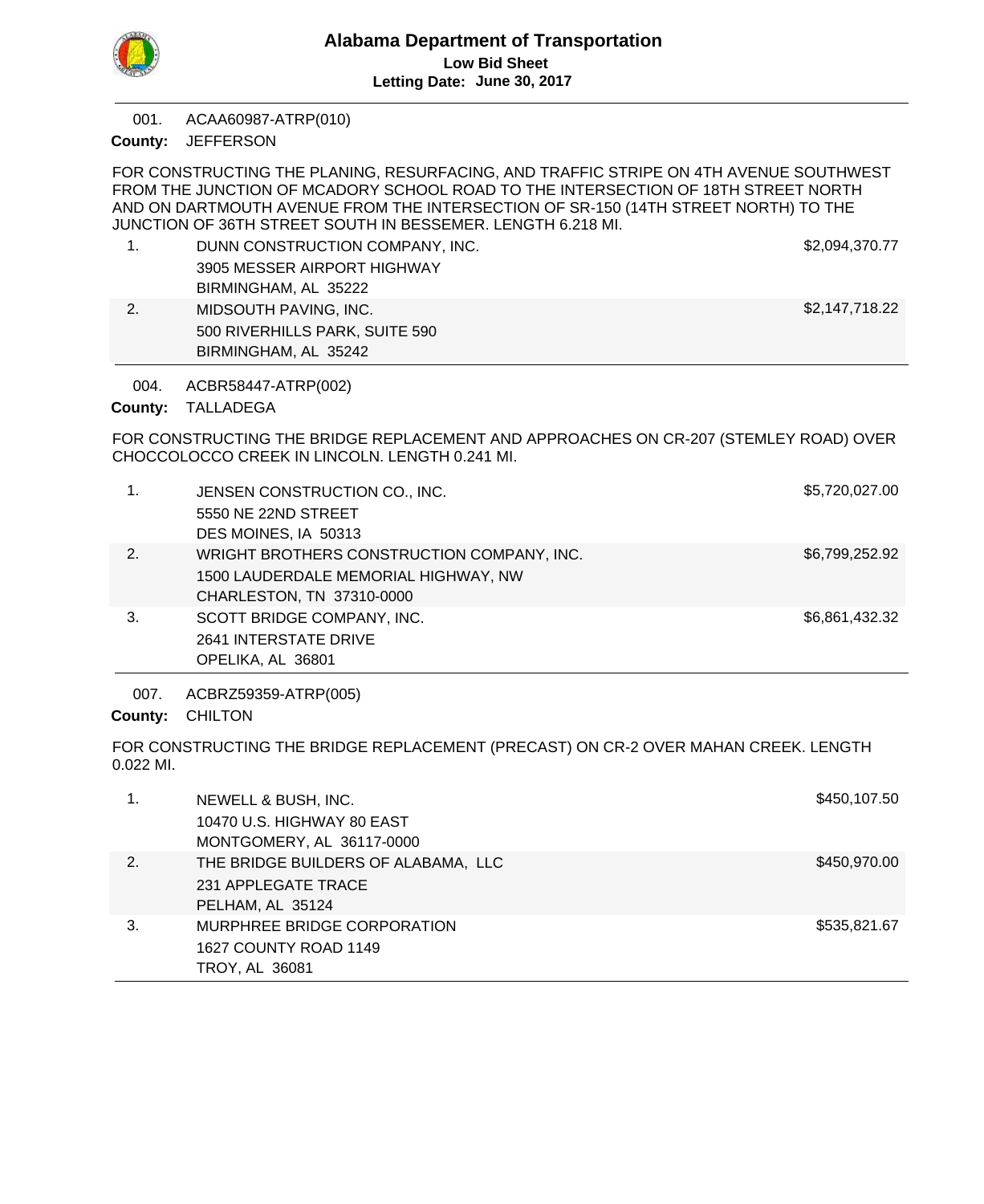### ACBRZ59414-ATRP(010) 008.

# CALHOUN **County:**

# FOR CONSTRUCTING THE BRIDGE REPLACEMENT (GRADE, DRAIN, BASE, AND PAVE) ON CR-567 (VERBON GEORGE ROAD) OVER OHATCHEE CREEK SOUTHEAST OF GLENCOE. LENGTH 0.212 MI.

| 1. | THE BRIDGE BUILDERS OF ALABAMA, LLC<br>231 APPLEGATE TRACE<br>PELHAM, AL 35124 | \$1,050,831.40 |
|----|--------------------------------------------------------------------------------|----------------|
| 2. | BOB SMITH CONSTRUCTION, INC.<br>8076 U.S. HIGHWAY 11<br>SPRINGVILLE, AL 35146  | \$1,184,482.75 |
| 3. | MALONEY CONSTRUCTION, INC.<br>705 ROBERT E. LEE DRIVE<br>TUPELO, MS 38801      | \$1,377,263.47 |

ACBRZ60915-ATRP(007) 010.

# County: LAMAR

FOR CONSTRUCTING THE BRIDGE REPLACEMENT AND APPROACHES ON CR-412 (SUNSET ROAD) OVER LITTLE HELL'S CREEK. LENGTH 0.105 MI.

|    | MALONEY CONSTRUCTION, INC.     | \$329,440.86 |
|----|--------------------------------|--------------|
|    | 705 ROBERT E. LEE DRIVE        |              |
|    | <b>TUPELO, MS 38801</b>        |              |
| 2. | GLASGOW CONSTRUCTION CO., INC. | \$340,802.91 |
|    | 521 GLASGOW LOOP               |              |
|    | GUIN, AL 35563                 |              |

ACBRZ61377-ATRP(016) 011.

# ETOWAH **County:**

FOR CONSTRUCTING THE BRIDGE REPLACEMENT (PRECAST) ON COATS BEND CIRCLE OVER AN UNNAMED TRIBUTARY TO THE COOSA RIVER NORTH OF HOKES BLUFF. LENGTH 0.007 MI.

# \*\*\*\*\*ALL BIDS REJECTED\*\*\*\*\*

### ACBRZ62005-ATRP(016) 012.

# County: GREENE

FOR CONSTRUCTING THE BRIDGE REPLACEMENT (PRECAST) ON CR-148 OVER TAYLOR CREEK EAST OF BOLIGEE. LENGTH 0.080 MI.

|    | THE BRIDGE BUILDERS OF ALABAMA, LLC<br>231 APPLEGATE TRACE<br>PELHAM, AL 35124   | \$657,387.20 |
|----|----------------------------------------------------------------------------------|--------------|
| 2. | MALONEY CONSTRUCTION, INC.<br>705 ROBERT E. LEE DRIVE<br><b>TUPELO, MS 38801</b> | \$726,967.84 |
| 3. | JOE MCGEE CONSTRUCTION CO., INC.<br>6609 STEVE LEE DRIVE<br>LAKE, MS 39092       | \$882,384.85 |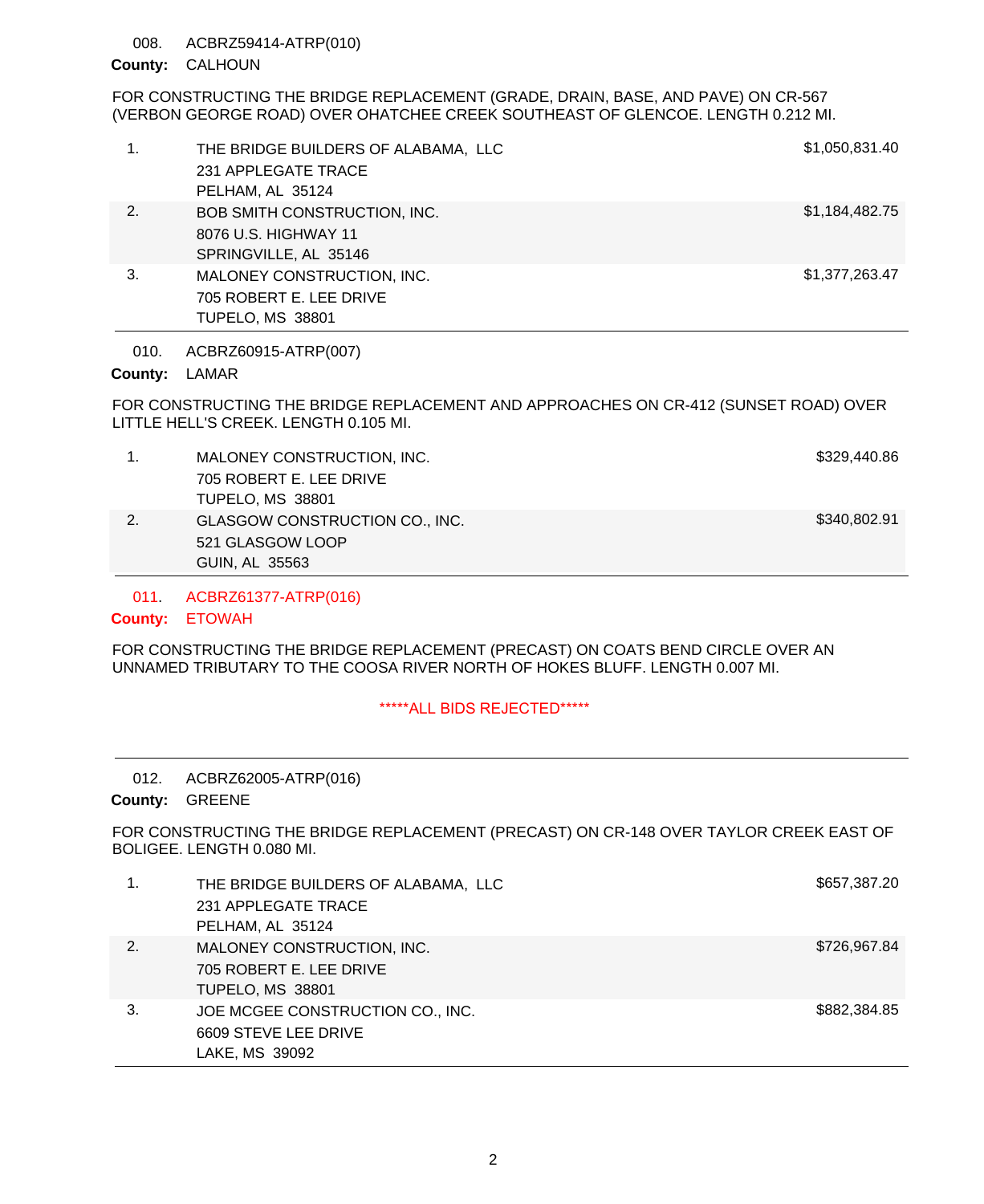### ACNU60466-ATRP(008) 015.

# County: BULLOCK

FOR CONSTRUCTING THE WIDENING, RESURFACING, AND TRAFFIC STRIPE ON CR-8 FROM THE JUNCTION OF SR-223 TO THE INTERSECTION OF SR-15 (US-29) IN PEROTE. LENGTH 6.347 MI.

| ASPHALT CONTRACTORS, INC.<br>6370 TAYLOR CIRCLE<br>MONTGOMERY, AL 36117-0000     | \$1,628,601.00 |
|----------------------------------------------------------------------------------|----------------|
| WIREGRASS CONSTRUCTION COMPANY, INC.<br>170 EAST MAIN STREET<br>DOTHAN, AL 36301 | \$1,790,701.04 |
|                                                                                  |                |

ACOA61075-ATRP(016) 019.

# County: PIKE

FOR CONSTRUCTING THE REALIGNMENT (GRADE, DRAIN, BASE, PAVE, AND SIGNALS) ON MCKINLEY DRIVE FROM THE JUNCTION OF COLLEGE DRIVE TO THE JUNCTION OF GEORGE WALLACE DRIVE IN TROY. LENGTH 0.614 MI.

| 2.<br>WIREGRASS CONSTRUCTION COMPANY, INC.<br>170 EAST MAIN STREET<br>DOTHAN, AL 36301<br>3.<br>DUBOSE CONSTRUCTION COMPANY, LLC | \$2,657,880.97 |
|----------------------------------------------------------------------------------------------------------------------------------|----------------|
|                                                                                                                                  |                |
| 11070 HIGHWAY 80 EAST<br>MT. MEIGS, AL 36057                                                                                     | \$2,768,749.05 |

ERPR-9010(138) 024.

# County: CONECUH

FOR CONSTRUCTING THE SLOPE REPAIR (FRONT SLOPE FAILURE) ON I-65 AT MP 77.600 (NORTHBOUND LANE) SOUTHEAST OF RANGE. LENGTH 0.189 MI.

| 1. | CTS CONSTRUCTION COMPANY, INC.<br>100 ERWIN ROAD<br>MONROEVILLE, AL 36460              | \$107,781.85 |
|----|----------------------------------------------------------------------------------------|--------------|
| 2. | <b>GRADY RALLS &amp; SONS, INC.</b><br>12364 BROOKLYN ROAD<br>EVERGREEN, AL 36401-0000 | \$109,966.52 |
| 3. | WALKER PATTON COMPANY, INC.<br>2689 QUEENSTOWN ROAD<br>BIRMINGHAM, AL 35210            | \$113,221.82 |

IM-I020(352) 027.

County: TALLADEGA

FOR CONSTRUCTING THE PLANING, RESURFACING, AND TRAFFIC STRIPE ON I-20 FROM EAST OF THE CR-97 OVERPASS (AIRPORT ROAD) AT MP 173.218 IN LINCOLN TO WEST OF THE H. J. BENTLEY JR. PARKWAY OVERPASS AT MP 181.747 NEAR OXFORD. LENGTH 8.529 MI.

|    | MCCARTNEY CONSTRUCTION CO., INC. | \$3,533,445.51 |
|----|----------------------------------|----------------|
|    | 331 ALBERT RAINS BOULEVARD       |                |
|    | GADSDEN, AL 35901-0000           |                |
| 2. | MIDSOUTH PAVING, INC.            | \$3,840,408.40 |
|    | 500 RIVERHILLS PARK, SUITE 590   |                |
|    | BIRMINGHAM, AL 35242             |                |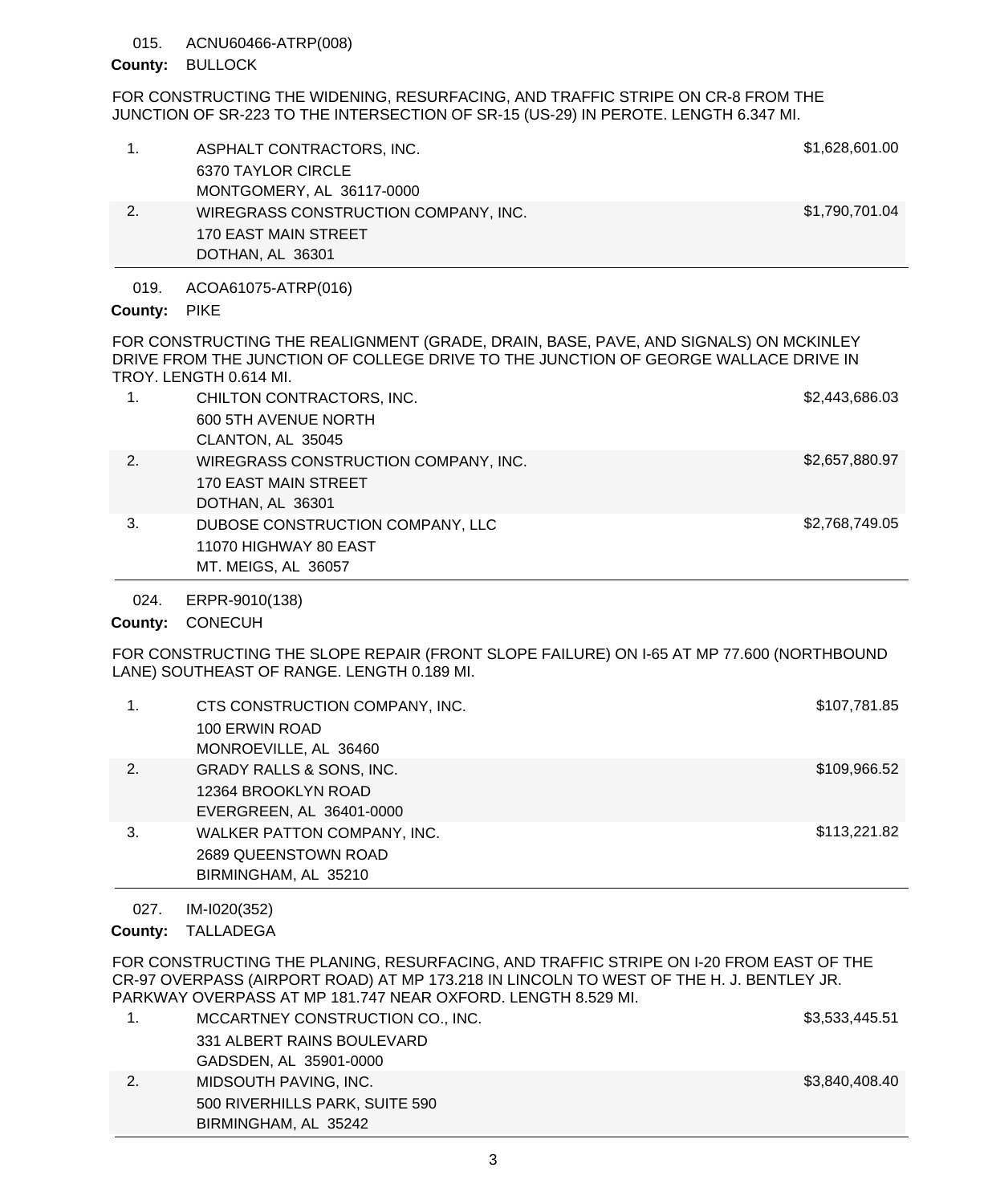#### IM-I022(304) 028.

# County: WALKER

FOR CONSTRUCTING THE PLANING, RESURFACING, AND TRAFFIC STRIPE ON I-22 FROM MP 65.273 (EXIT 65) TO THE JEFFERSON COUNTY LINE. LENGTH 15.086 MI.

| 029.<br>County: | IM-I059(401)<br><b>SUMTER</b>                                                          |                |
|-----------------|----------------------------------------------------------------------------------------|----------------|
| 3.              | DUNN CONSTRUCTION COMPANY, INC.<br>3905 MESSER AIRPORT HIGHWAY<br>BIRMINGHAM, AL 35222 | \$9,779,479.29 |
| 2.              | MIDSOUTH PAVING, INC.<br>500 RIVERHILLS PARK, SUITE 590<br>BIRMINGHAM, AL 35242        | \$8,754,194.80 |
| 1.              | GOOD HOPE CONTRACTING CO., INC.<br>3280 COUNTY ROAD 437<br>CULLMAN, AL 35057-0000      | \$8,190,719.02 |
|                 |                                                                                        |                |

FOR CONSTRUCTING THE PLANING, RESURFACING, AND TRAFFIC STRIPE ON I-59 FROM SOUTH OF THE MCCAINVILLE ROAD OVERPASS SOUTHWEST OF EPPS TO THE TOMBIGBEE RIVER BRIDGE. LENGTH 7.698 MI.

| S. T. BUNN CONSTRUCTION COMPANY, INC. | \$3,584,505.77 |
|---------------------------------------|----------------|
| 1904 UNIVERSITY BOULEVARD             |                |
| TUSCALOOSA, AL 35401                  |                |

IM-I065(466) 030.

# County: MOBILE

FOR CONSTRUCTING THE PLANING, RESURFACING, AND TRAFFIC STRIPE ON I-65 FROM THE MAIN STREET OVERPASS IN PRICHARD TO JUST NORTH OF THE SR-158 INTERCHANGE IN SARALAND. LENGTH 4.580 MI.

|    | JOHN G. WALTON CONSTRUCTION COMPANY, INC. | \$6,268,700.00 |
|----|-------------------------------------------|----------------|
|    | 1806 WOLF RIDGE ROAD                      |                |
|    | MOBILE, AL 36618                          |                |
| 2. | MOBILE ASPHALT COMPANY, LLC               | \$6,416,287.58 |
|    | 3151 HAMILTON BOULEVARD                   |                |
|    | THEODORE, AL 36582                        |                |
| 3. | H. O. WEAVER & SONS, INC.                 | \$6,605,848.31 |
|    | 7450 HOWELLS FERRY ROAD                   |                |
|    | MOBILE, AL 36618                          |                |

### IM-NH-I010(339) 033.

# County: BALDWIN

FOR CONSTRUCTING THE PLANING, RESURFACING, AND TRAFFIC STRIPE ON I-10 FROM EAST OF THE CR-64 (WILCOX ROAD) INTERCHANGE TO THE FLORIDA STATE LINE. LENGTH 12.374 MI.

|    | H. O. WEAVER & SONS, INC.                 | \$3,640,395.74 |
|----|-------------------------------------------|----------------|
|    | 7450 HOWELLS FERRY ROAD                   |                |
|    | MOBILE, AL 36618                          |                |
| 2. | MOBILE ASPHALT COMPANY, LLC               | \$3,742,684.53 |
|    | 3151 HAMILTON BOULEVARD                   |                |
|    | THEODORE, AL 36582                        |                |
| 3. | JOHN G. WALTON CONSTRUCTION COMPANY, INC. | \$4,523,200.00 |
|    | 1806 WOLF RIDGE ROAD                      |                |
|    | MOBILE, AL 36618                          |                |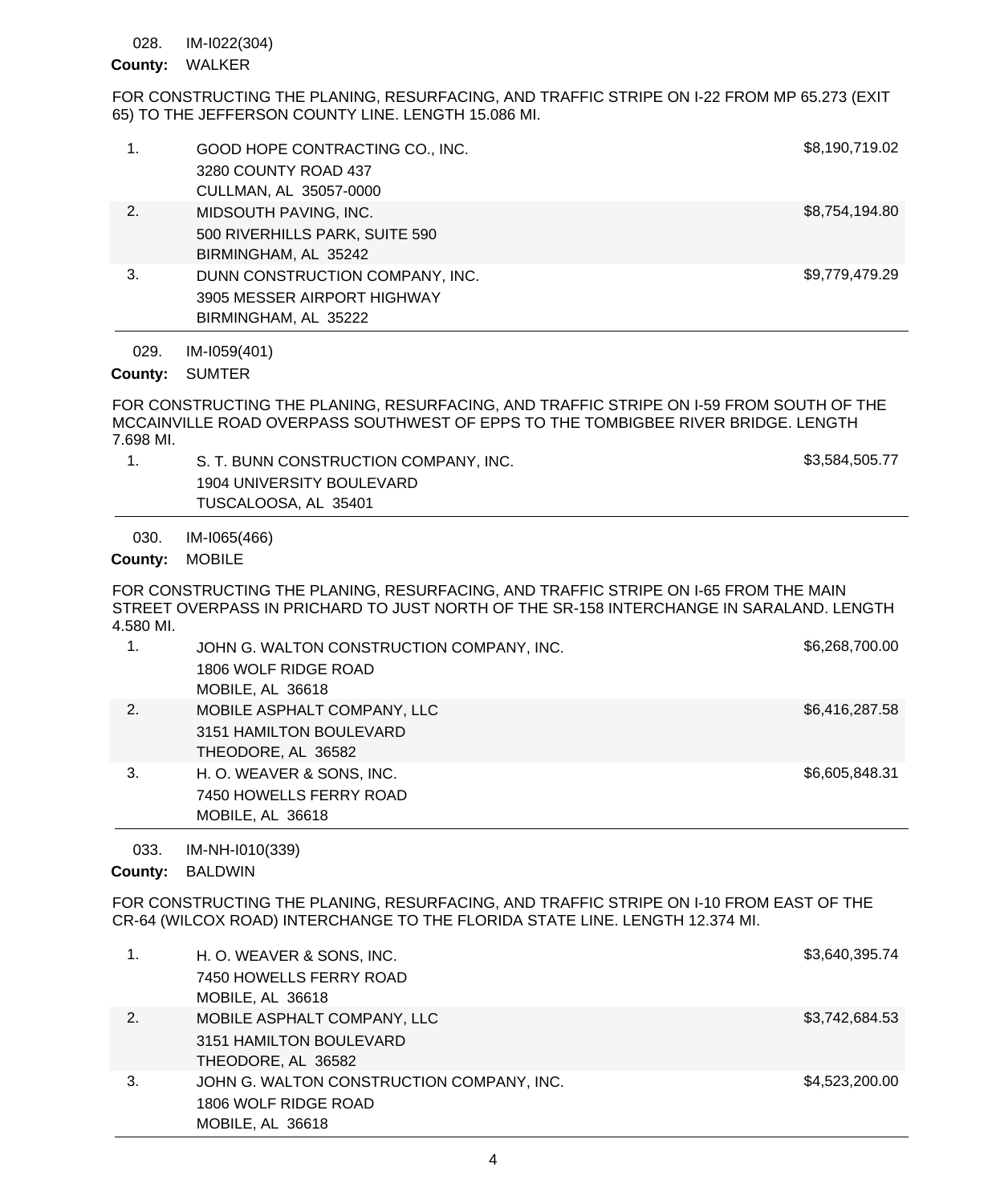NH-0006(568) 036.

County: TUSCALOOSA

FOR CONSTRUCTING THE PLANING, RESURFACING, AND TRAFFIC STRIPE ON SR-6 (US-82) FROM JUST EAST OF THE WOOLSEY FINNEL BRIDGE TO JUST EAST OF THE CAMPUS DRIVE OVERPASS IN TUSCALOOSA. LENGTH 0.819 MI.

| 1. | S. T. BUNN CONSTRUCTION COMPANY, INC. | \$794,000.53 |
|----|---------------------------------------|--------------|
|    | 1904 UNIVERSITY BOULEVARD             |              |
|    | TUSCALOOSA, AL 35401                  |              |
| 2. | MIDSOUTH PAVING, INC.                 | \$810,599.80 |
|    | 500 RIVERHILLS PARK, SUITE 590        |              |
|    | BIRMINGHAM, AL 35242                  |              |

NH-0021(558) 037.

County: CALHOUN

FOR CONSTRUCTING THE PLANING, RESURFACING, AND TRAFFIC STRIPE ON SR-21 FROM 0.100 MILE NORTH OF THE INTERSECTION OF GEORGE DOUTHIT DRIVE SOUTHWEST TO 0.250 MILE NORTH OF THE JUNCTION OF PINE ISLAND ROAD IN JACKSONVILLE. LENGTH 4.477 MI.

- 1. MCCARTNEY CONSTRUCTION CO., INC. \$1,646,348.18 331 ALBERT RAINS BOULEVARD GADSDEN, AL 35901-0000 2. MIDSOUTH PAVING, INC. **\$2,381,051.85** 500 RIVERHILLS PARK, SUITE 590
	- BIRMINGHAM, AL 35242

NH-HSIP-0001(596) 040.

County: BARBOUR

FOR CONSTRUCTING THE SAFETY WIDENING, RESURFACING, AND TRAFFIC STRIPE ON SR-1 (US-431) FROM 0.250 MILE SOUTH OF THE JUNCTION OF LINDSEY DRIVE TO THE RUSSELL COUNTY LINE. LENGTH 7.646 MI.

# **\*\*\*\*\* WITHDRAWN FROM THE LETTING \*\*\*\*\***

RP-IM-I065(473) 043.

County: BLOUNT

FOR CONSTRUCTING THE RESURFACING AND TRAFFIC STRIPE ON I-65 FROM 1.000 MILE NORTH OF THE JEFFERSON COUNTY LINE TO THE CULLMAN COUNTY LINE. LENGTH 5.955 MI.

| 1. | GOOD HOPE CONTRACTING CO., INC.<br>3280 COUNTY ROAD 437<br>CULLMAN, AL 35057-0000        | \$2,699,986.49 |
|----|------------------------------------------------------------------------------------------|----------------|
| 2. | MCCARTNEY CONSTRUCTION CO., INC.<br>331 ALBERT RAINS BOULEVARD<br>GADSDEN, AL 35901-0000 | \$2,925,395.40 |
| 3. | DUNN CONSTRUCTION COMPANY, INC.<br>3905 MESSER AIRPORT HIGHWAY<br>BIRMINGHAM, AL 35222   | \$3,494,195.59 |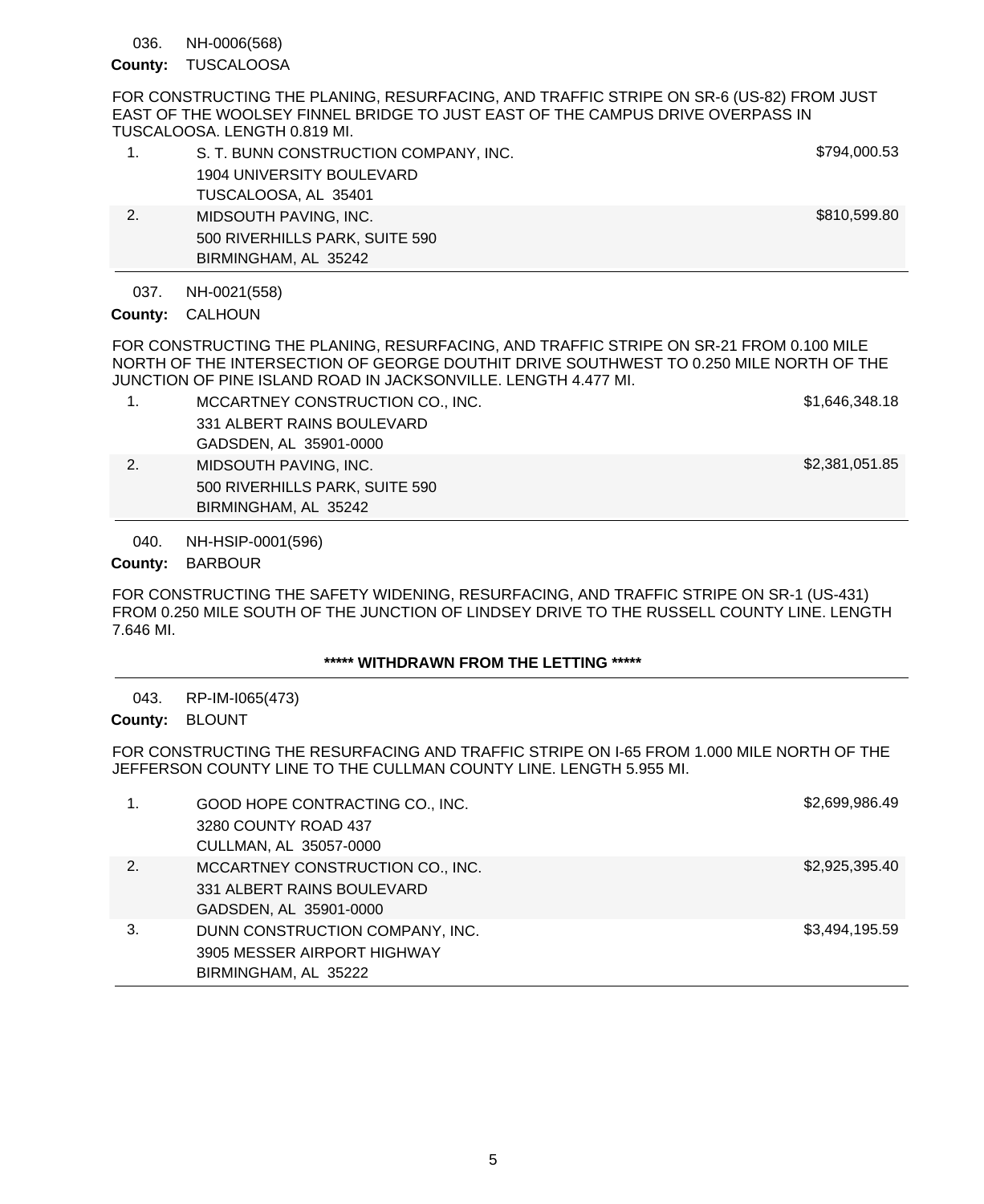### STPAA-0027(513) 046.

# County: GENEVA

FOR CONSTRUCTING THE RESURFACING AND TRAFFIC STRIPE ON SR-27 FROM THE JUNCTION OF CR-8 (GOOSE HOLLOW ROAD) TO THE COFFEE COUNTY LINE. LENGTH 9.331 MI.

|    | WIREGRASS CONSTRUCTION COMPANY, INC.<br>170 EAST MAIN STREET<br>DOTHAN, AL 36301 | \$3,027,892.88 |
|----|----------------------------------------------------------------------------------|----------------|
| 2. | MIDSOUTH PAVING, INC.<br>500 RIVERHILLS PARK, SUITE 590<br>BIRMINGHAM, AL 35242  | \$3,515,277.96 |

### STPAA-0092(501) 047.

# County: DALE

FOR CONSTRUCTING THE RESURFACING AND TRAFFIC STRIPE ON SR-85/SR-92 FROM THE EAST END OF THE BRIDGE OVER CLAYBANK CREEK TO THE WEST END OF THE BRIDGE OVER CHOCTAWHATCHEE CREEK IN CLAYHATCHEE. LENGTH 2.885 MI.

| WIREGRASS CONSTRUCTION COMPANY, INC. | \$720,608.41 |
|--------------------------------------|--------------|
| 170 EAST MAIN STREET                 |              |
| DOTHAN, AL 36301                     |              |
| MIDSOUTH PAVING, INC.                | \$848,071.35 |
| 500 RIVERHILLS PARK, SUITE 590       |              |
| BIRMINGHAM, AL 35242                 |              |

NH-0269(509), STPAA-0269(510) 049.

# County: JEFFERSON

FOR CONSTRUCTING THE PLANING, RESURFACING, AND TRAFFIC STRIPE ON SR-269 FROM THE JUNCTION OF PIKE ROAD/AVENUE V TO THE BIRMINGHAM CITY LIMITS AND FROM SOUTH OF THE JUNCTION OF LITTLE RIVER TRAIL (MP 15.000) TO THE WALKER COUNTY LINE. LENGTH 7.623 MI.

- 1. DUNN CONSTRUCTION COMPANY, INC. \$3,442,957.70 3905 MESSER AIRPORT HIGHWAY BIRMINGHAM, AL 35222 2. MIDSOUTH PAVING, INC. 2. Sandbottle and the state of the state of the state of the state of the state of the state of the state of the state of the state of the state of the state of the state of the state of the state
- BIRMINGHAM, AL 35242

500 RIVERHILLS PARK, SUITE 590

### STPAA-HSIP-0015(527) 051.

# County: LEE

FOR CONSTRUCTING THE SAFETY WIDENING, PLANING, RESURFACING, BRIDGE GUARDRAIL RETROFIT, AND TRAFFIC STRIPE ON SR-15 (US-29) FROM WEST OF THE I-85 INTERCHANGE (MP 192.670) IN OPELIKA TO THE CHAMBERS COUNTY LINE. LENGTH 8.629 MI.

|    | EAST ALABAMA PAVING COMPANY, INC. | \$2,241,406.40 |
|----|-----------------------------------|----------------|
|    | 11 OLD COLUMBUS ROAD              |                |
|    | OPELIKA, AL 36804                 |                |
| 2. | ROBINSON PAVING COMPANY, INC.     | \$3,211,153.90 |
|    | 5425 SCHATULGA ROAD               |                |
|    | COLUMBUS, GA 31907                |                |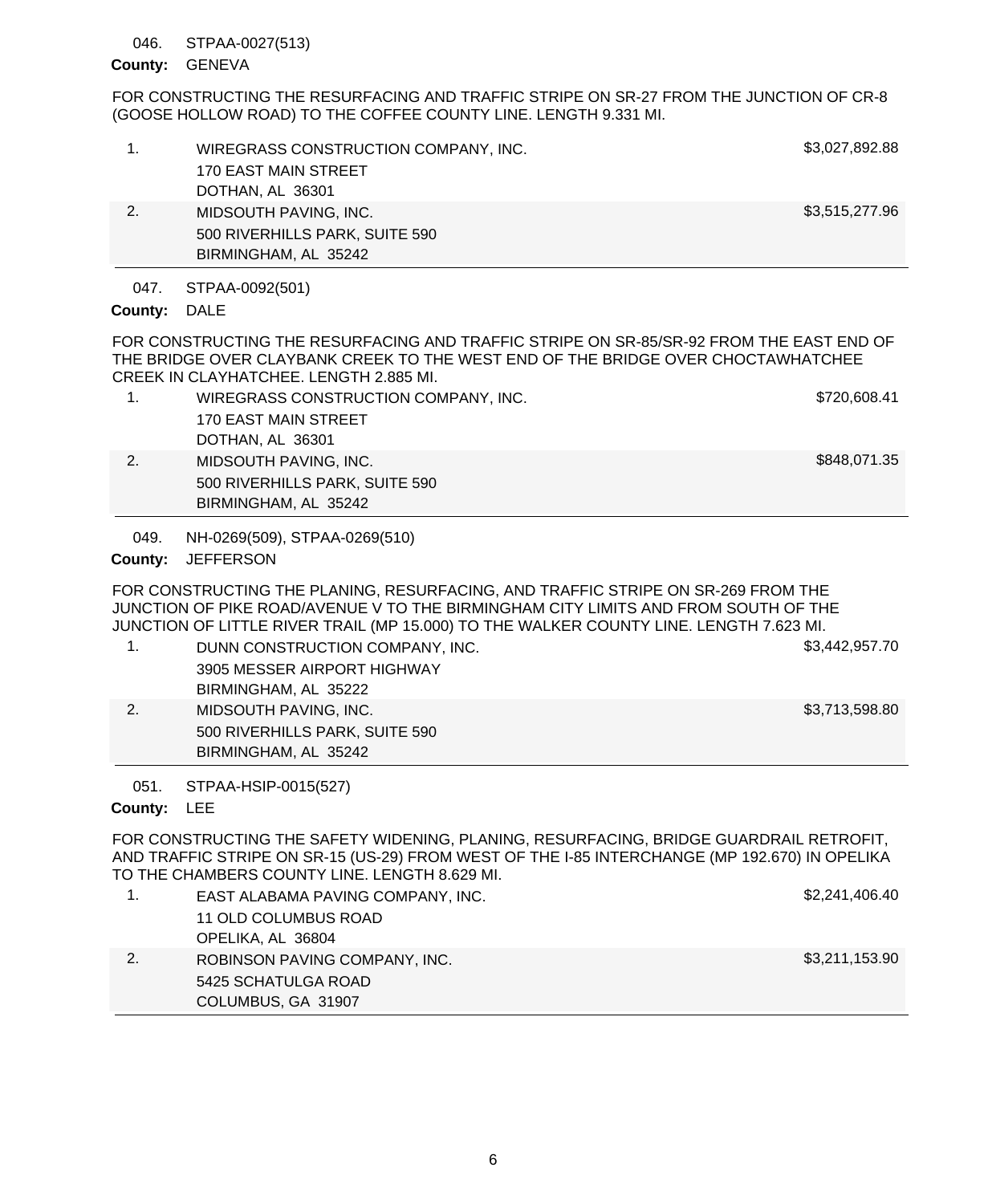### STPAA-HSIP-0002(576) 052.

# County: MADISON

FOR CONSTRUCTING THE SAFETY WIDENING, PLANING, RESURFACING, AND TRAFFIC STRIPE ON SR-2 (US-72) FROM THE INTERSECTION OF NORTH MEMORIAL PARKWAY TO JUST WEST OF THE I-565 INTERCHANGE IN HUNTSVILLE. LENGTH 1.249 MI.

| 1. | REED CONTRACTING SERVICES, INC.<br>2512 TRIANA BLVD, SW<br>HUNTSVILLE, AL 35805  | \$587,905.14 |
|----|----------------------------------------------------------------------------------|--------------|
| 2. | MIDSOUTH PAVING, INC.<br>500 RIVERHILLS PARK, SUITE 590<br>BIRMINGHAM, AL 35242  | \$606,988.45 |
| 3. | WIREGRASS CONSTRUCTION COMPANY, INC.<br>170 EAST MAIN STREET<br>DOTHAN, AL 36301 | \$685,405.27 |

STPAA-HSIP-0014(539) 053.

# County: HALE

FOR CONSTRUCTING THE SAFETY WIDENING, PLANING, RESURFACING, AND TRAFFIC STRIPE ON SR-14 FROM THE EAST CITY LIMITS OF GREENSBORO TO THE PERRY COUNTY LINE. LENGTH 6.504 MI.

| 1. | MIDSOUTH PAVING, INC.                 | \$3,091,631.18 |
|----|---------------------------------------|----------------|
|    | 500 RIVERHILLS PARK, SUITE 590        |                |
|    | BIRMINGHAM, AL 35242                  |                |
| 2. | S. T. BUNN CONSTRUCTION COMPANY, INC. | \$3,236,291.59 |
|    | 1904 UNIVERSITY BOULEVARD             |                |
|    | TUSCALOOSA, AL 35401                  |                |
|    |                                       |                |

STPAA-HSIP-0015(529) 054.

# County: CHAMBERS

FOR CONSTRUCTING THE SAFETY WIDENING, RESURFACING, AND TRAFFIC STRIPE ON SR-15 (US-29) FROM THE LEE COUNTY LINE TO JUST SOUTH OF THE JUNCTION OF JUDGE BROWN ROAD (MP 204.558). LENGTH 3.312 MI.

|    | COLUMBUS, GA 31907                |                |
|----|-----------------------------------|----------------|
|    | 5425 SCHATULGA ROAD               |                |
| 2. | ROBINSON PAVING COMPANY, INC.     | \$1,013,549.50 |
|    | OPELIKA, AL 36804                 |                |
|    | 11 OLD COLUMBUS ROAD              |                |
|    | EAST ALABAMA PAVING COMPANY, INC. | \$771,053.85   |

STPAA-HSIP-0124(501) 055.

County: WALKER

FOR CONSTRUCTING THE SAFETY WIDENING, RESURFACING, AND TRAFFIC STRIPE ON SR-124 FROM THE JUNCTION OF SR-118 TO THE JUNCTION OF SR-69 EAST OF JASPER. LENGTH 10.896 MI.

| DUNN CONSTRUCTION COMPANY, INC. | \$1,126,258.52 |
|---------------------------------|----------------|
| 3905 MESSER AIRPORT HIGHWAY     |                |
| BIRMINGHAM, AL 35222            |                |
| GOOD HOPE CONTRACTING CO., INC. | \$1,161,173.98 |
| 3280 COUNTY ROAD 437            |                |
| CULLMAN, AL 35057-0000          |                |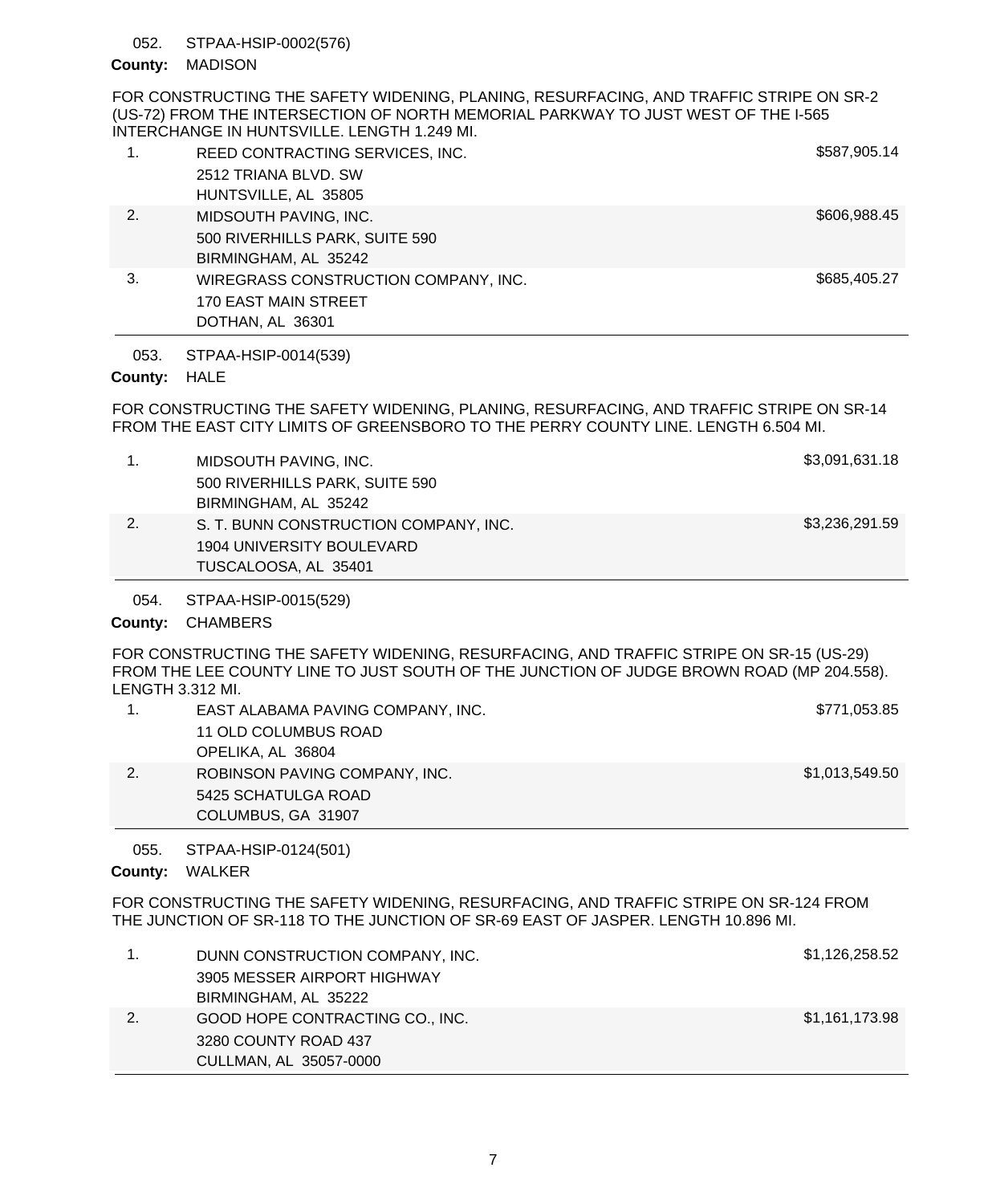### STPAA-HSIP-0189(503) 056.

# County: **CRENSHAW**

FOR CONSTRUCTING THE SAFETY WIDENING, PLANING, RESURFACING, AND TRAFFIC STRIPE ON SR-189 FROM THE COFFEE COUNTY LINE TO THE JUNCTION OF SR-9 (US-331) SOUTHEAST OF BRANTLEY. LENGTH 4.341 MI.

# **\*\*\*\*\* WITHDRAWN FROM THE LETTING \*\*\*\*\***

STPBH-3714(250) 059.

# County: JEFFERSON

FOR CONSTRUCTING THE SIDEWALK INSTALLATION (DRAINAGE, SIDEWALKS, LIGHTING, AND LANDSCAPING) ALONG 12TH STREET WEST FROM THE JUNCTION OF LOMB AVENUE TO THE JUNCTION OF 3RD AVENUE WEST AND ALONG 2ND AVENUE WEST FROM THE JUNCTION OF 12TH STREET WEST TO THE JUNCTION OF 11TH STREET WEST IN BIRMINGHAM. LENGTH 0.336 MI.

| 1. | <b>GROUT, INCORPORATED</b>           | \$1,231,697.84 |
|----|--------------------------------------|----------------|
|    | 9044 COUNTY ROAD 26                  |                |
|    | HOPE HULL, AL 36043                  |                |
| 2. | <b>BULLS CONSTRUCTION GROUP, LLC</b> | \$1,244,238.65 |
|    | 1075 GRAND OAKS DR.                  |                |
|    | BESSEMER, AL 35022                   |                |
| 3. | WALKER PATTON COMPANY, INC.          | \$1,280,086.12 |
|    | 2689 QUEENSTOWN ROAD                 |                |
|    | BIRMINGHAM, AL 35210                 |                |

STPNU-0815(259) 062.

County: CALHOUN

FOR CONSTRUCTING THE RESURFACING AND TRAFFIC STRIPE ON CR-55 (RABBITTOWN ROAD) FROM A POINT NEAR THE JUNCTION OF RED ROAD 55 TO THE CLEBURNE COUNTY LINE. LENGTH 5.978 MI.

| MCCARTNEY CONSTRUCTION CO., INC. | \$805,982.80 |
|----------------------------------|--------------|
| 331 ALBERT RAINS BOULEVARD       |              |
| GADSDEN, AL 35901-0000           |              |
| MIDSOUTH PAVING, INC.            | \$812,036.87 |
| 500 RIVERHILLS PARK, SUITE 590   |              |
| BIRMINGHAM, AL 35242             |              |

STPNU-2417(250) 063.

County: DALLAS

FOR CONSTRUCTING THE RESURFACING AND TRAFFIC STRIPE ON CR-43 FROM 0.400 MILE SOUTH OF THE JUNCTION OF CR-420 TO THE JUNCTION OF SR-8 (US-80). LENGTH 1.862 MI.

| ASPHALT CONTRACTORS, INC.            | \$396,421.25 |
|--------------------------------------|--------------|
| 6370 TAYLOR CIRCLE                   |              |
| MONTGOMERY, AL 36117-0000            |              |
| WIREGRASS CONSTRUCTION COMPANY, INC. | \$475,106.97 |
| <b>170 EAST MAIN STREET</b>          |              |
| DOTHAN, AL 36301                     |              |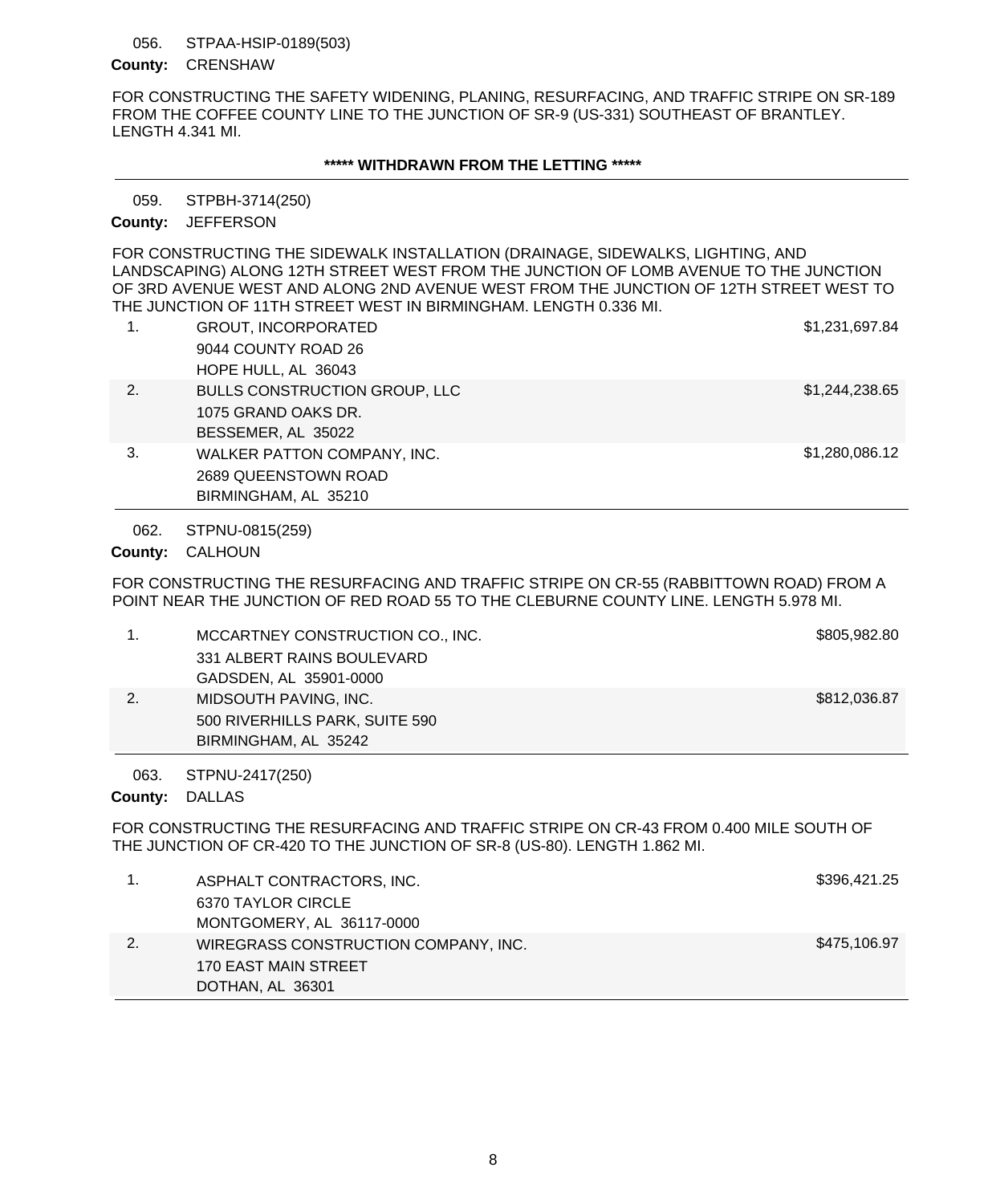### STPNU-2916(251) 064.

# County: FAYETTE

FOR CONSTRUCTING THE RESURFACING, GUARDRAIL, AND TRAFFIC STRIPE ON CR-35 FROM THE JUNCTION OF OAK GROVE ROAD TO THE SOUTH CITY LIMITS OF FAYETTE. LENGTH 3.257 MI.

1. CHARLES E. WATTS, INC. \$797,400.91 501 NORTH ALBERT RAINS BOULEVARD GADSDEN, AL 35901

STPNU-4014(252), STPNU-4014(251) 065.

# County: LAWRENCE

FOR CONSTRUCTING THE RESURFACING AND TRAFFIC STRIPE ON CR-21, CR-20, CR-17, AND CR-28 FROM THE JUNCTION OF CR-23 TO THE JUNCTION OF CR-460 AND ON CR-214 FROM THE JUNCTION OF SR-33 TO THE JUNCTION OF CR-217 EAST OF LANGTOWN. LENGTH 9.518 MI.

| CHARLES E. WATTS, INC.               | \$821,117.47 |
|--------------------------------------|--------------|
| 501 NORTH ALBERT RAINS BOULEVARD     |              |
| GADSDEN, AL 35901                    |              |
| WIREGRASS CONSTRUCTION COMPANY, INC. | \$916,186.89 |
| 170 EAST MAIN STREET                 |              |
| DOTHAN, AL 36301                     |              |

STPNU-4216(251) 066.

# County: LIMESTONE

FOR CONSTRUCTING THE RESURFACING (TRIPLE LAYER BITUMINOUS SURFACE TREATMENT) AND TRAFFIC STRIPE ON PARKER ROAD FROM THE JUNCTION OF SR-2 (US-72) TO THE JUNCTION OF NEW CUT ROAD (SITE 1); ON BAKER HILL ROAD FROM THE JUNCTION OF NEW CUT ROAD TO THE JUNCTION OF ELK RIVER MILLS ROAD (SITE 2); AND ON ELK RIVER MILLS ROAD FROM THE JUNCTION OF BAKER HILL ROAD TO THE ELK RIVER BRIDGE (SITE 3) WEST OF ATHENS. LENGTH 4.301 MI.

|                                      | \$513,837.29 |
|--------------------------------------|--------------|
| REED CONTRACTING SERVICES, INC.      |              |
| 2512 TRIANA BLVD, SW                 |              |
| HUNTSVILLE, AL 35805                 |              |
| WIREGRASS CONSTRUCTION COMPANY, INC. | \$626,106.57 |
| 170 EAST MAIN STREET                 |              |
| DOTHAN, AL 36301                     |              |

### STPOA-2314(250) 069.

# County: DALE

FOR CONSTRUCTING THE RESURFACING AND TRAFFIC STRIPE ON CR-10 FROM THE INTERSECTION OF SR-53 (US-231) IN GRIMES TO THE HOUSTON COUNTY LINE. LENGTH 3.493 MI.

|    | MIDSOUTH PAVING, INC.                | \$619,922.12 |
|----|--------------------------------------|--------------|
|    | 500 RIVERHILLS PARK, SUITE 590       |              |
|    | BIRMINGHAM, AL 35242                 |              |
| 2. | WIREGRASS CONSTRUCTION COMPANY, INC. | \$627,446.28 |
|    | 170 EAST MAIN STREET                 |              |
|    | DOTHAN, AL 36301                     |              |